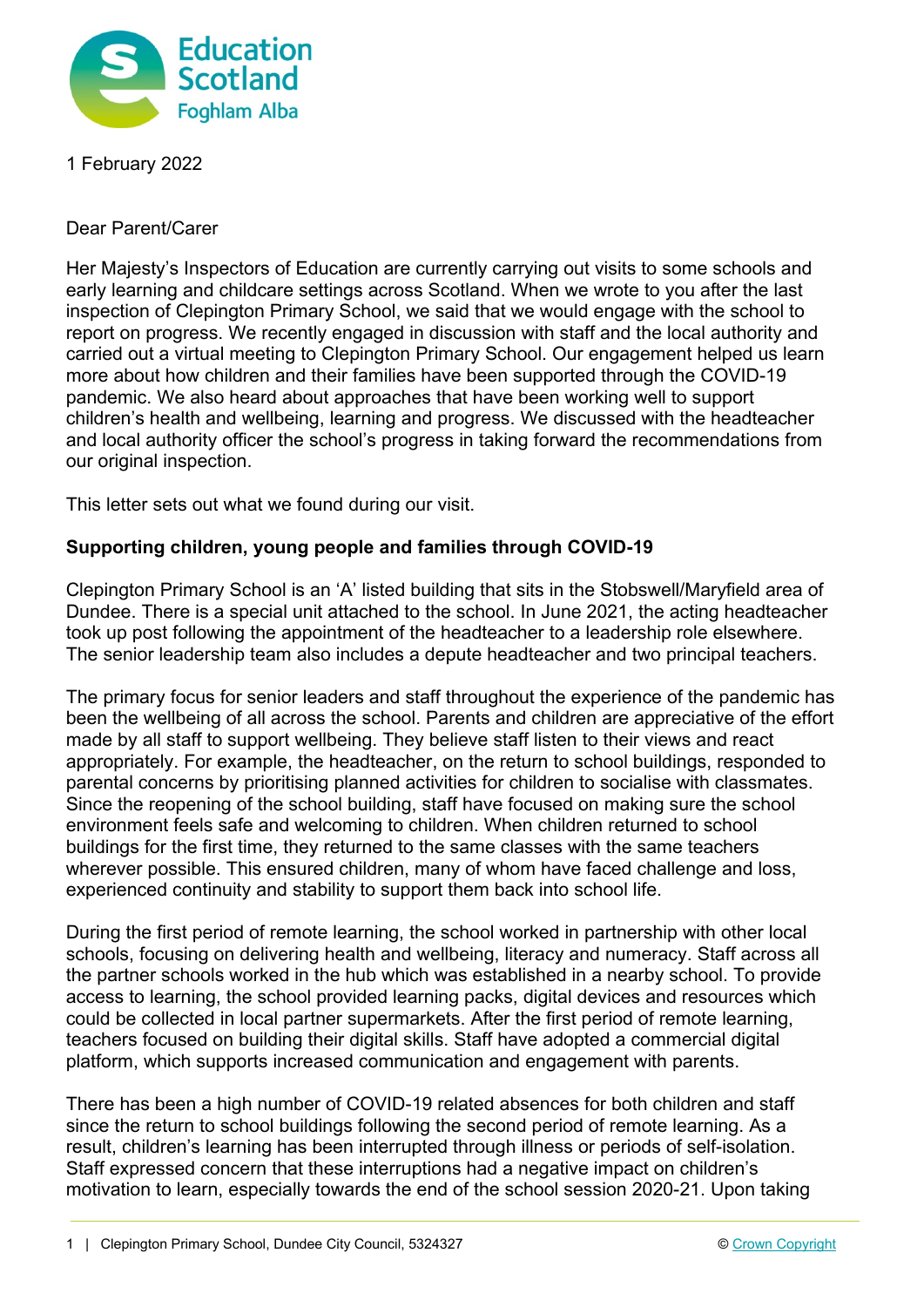

up post in 2021, the acting headteacher conducted a survey with children to ask them what would help them feel more engaged in their learning. As a result, the school increased further the emphasis on learning outdoors, supported by partners including Dundee United Football Club.

## **Progress with recommendations from previous inspection**

The headteacher, acting headteacher, senior leaders and staff have made considerable progress towards addressing the areas for improvement outlined in the original inspection report, despite the many challenges of the pandemic. The headteacher has ensured that both short and long term planning focus on the values at the core of the school community. These include raising attainment through high-quality learning and teaching and leadership. The acting headteacher has continued this successful approach through a shared vision of positive change. This has resulted in children and staff feeling empowered to lead change across the school. Children contribute effectively in a range of ways, for example as members of the curriculum leaders programme, health and wellbeing group and school improvement groups. Children describe confidently their role in bringing about improvement in their school.

The teacher learning communities in particular are a powerful driver of positive and wide-ranging change in the school. Through this approach, all staff have engaged in professional learning which has had a direct impact on improving children's learning. They are involved increasingly in undertaking their own research when driving forward aspects of improvement. One strong example is the collaborative action research project with the Robert Owen Centre at Glasgow University to improve writing. The impact of this research-driven approach to improving learning and teaching is evident in improved attainment in reading and writing. Data also shows that there has been an increase in the number of children engaged in their learning.

Senior leaders are committed to building relationships across the school community with a focus on consistency of approach for all. Wellbeing is placed at the heart of the curriculum. There is an emphasis on creating a calm, listening community with core expectations of everyone to 'be ready, be respectful and be safe'. There are identified places across the school where children can go if they are looking for help with managing their own behaviour. This consistent approach provides much needed reassurance and support to children, their families and staff. Senior leaders credit this approach with a commendable reduction in exclusion numbers and increased engagement in the learning across the upper school.